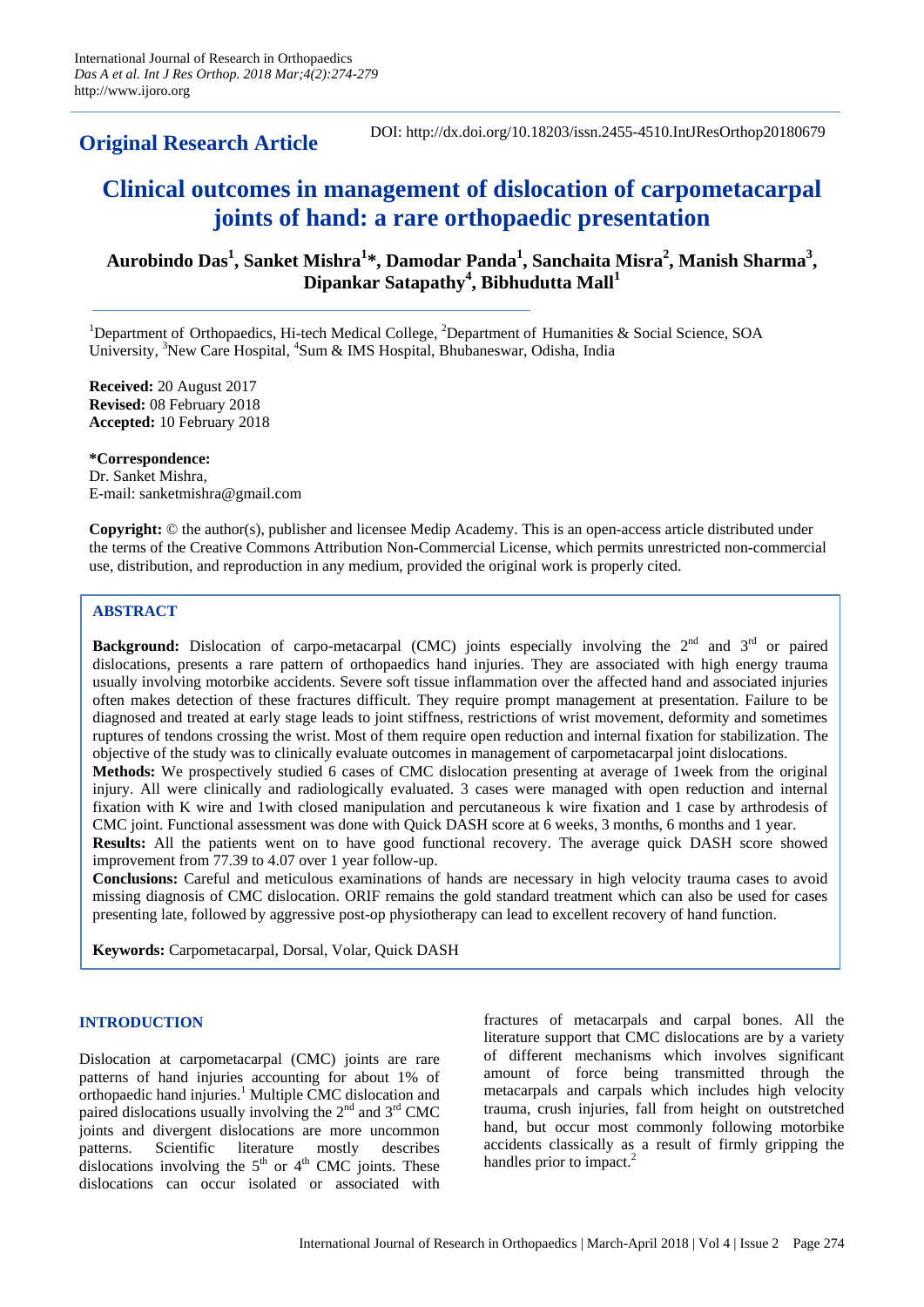Most of the CMC joints dislocations are missed at initial examinations due to urgent attention to associated more severe injuries on other parts of body and swelling and abrasions over affected hands which makes the deformity obscure. Overlaps of bones on standard lateral X-ray may also obscure the accurate delineation of the injury pattern.<sup>3</sup> Early diagnosis therefore involves a strong clinical suspicion and meticulous X-ray and clinical examination.

Dorsal dislocations are more common than volar dislocation, similarly divergent dislocation are far rarer.<sup>4,5</sup> One possible reason could be due to the relative strength of dorsal ligaments and dynamic restrain by wrist extensors which prevent failure of bone dorsally during force transmission causing failure and subsequent rupture of relatively weaker volar ligaments. Four ligaments provide inherent stability to CMC joints namely dorsal metacarpal, palmer metacarpal and medial and lateral interosseous ligaments. The middle fingers and index fingers are supported on either side and are relatively less mobile and for a very stable configuration with capitates and trapezoid respectively. <sup>6</sup> This causes there dislocation very unlikely.

These injuries are sometimes associated with compartment syndrome in hand and require prompt addresal to prevent complications. A through neurovascular examination should be done.<sup>6</sup> Damage to deep branch of ulnar nerve may be associated with dislocation of  $5<sup>th</sup>$  and  $4<sup>th</sup>$  CMC joints while a volar dislocation may cause be associated with affection of median nerve. Cases which are untreated or neglected are associated with significant disability of hand and chronic residual pain and poor functional outcomes. Though these dislocated can be variedly managed results with open reduction and internal fixation with K-wires are reported to be excellent.<sup>7</sup>

#### *Objective of the study*

To determine the outcomes of management of carpometacarpal dislocation by evaluating the clinical and radiological parameters and to determine whether closed reduction or open reduction is a better option in the management of CMC dislocations.

#### **METHODS**

We treated 6 cases with CMC joint dislocation who attended the causality of Hi-tech Medical College, from August 2014- till October 2016. The average age of patient was 32 years, and all were males. All the cases had a history of road traffic accidents involving bikes where the patient was the driver. Average duration of presentation was 1 week. All gave history of attempted conservative management with icepack application and analgesics. Clinical examination and radiological evaluation was done upon presentation. Digital X-rays were taken at Dept. of Radiodiagnosis, Hi-tech medical college. X-ray evaluation confirmed 1 case had a divergent dislocation of  $5<sup>th</sup>$  CMC joint (Figure 10), three with dorsal dislocation of  $4<sup>th</sup>$  and 2 with a paired dorsal dislocation of  $2<sup>nd</sup>$  and  $3<sup>rd</sup>$  CMC joint (Figure 3). There was no associated fracture of radius or ulna or carpal bones. After confirmation demographic data, radiological data and quick DASH scores were calculated and recorded. Temporary Cock up splints was used to relieve pain in fresh dislocations and cases were posted for OT within 24-48 after necessary investigations and clearance.

#### *Inclusion criteria*

All closed CMC injuries presenting at any length of time, irrespective of sex, age, mode of injuries and all persons who were willing to give written consent for the study.

#### *Exclusion criteria*

All open and infected cases, cases with crush injuries or suspected vascular injuries requiring extensive plastic surgical procedures and cases not willing to give consent for the study.



**Figure 1: Preoperative diffuse swelling over dorsum of hand, increased AP diameter and maximum dorsiflexon of 0 degree.**



**Figure 2: Maximum palmar flexon- 60.**

All the surgeries were conducted under regional block (brachial block) and mild sedation. 1 case involving dislocation of  $5<sup>th</sup>$  CMC joint was reduced closely under fluoroscopic guidance. After checking appropriate alignment, the dislocations were fixed with single number 1 mm K-wires under fluoroscopy (Figure 11 and 12) and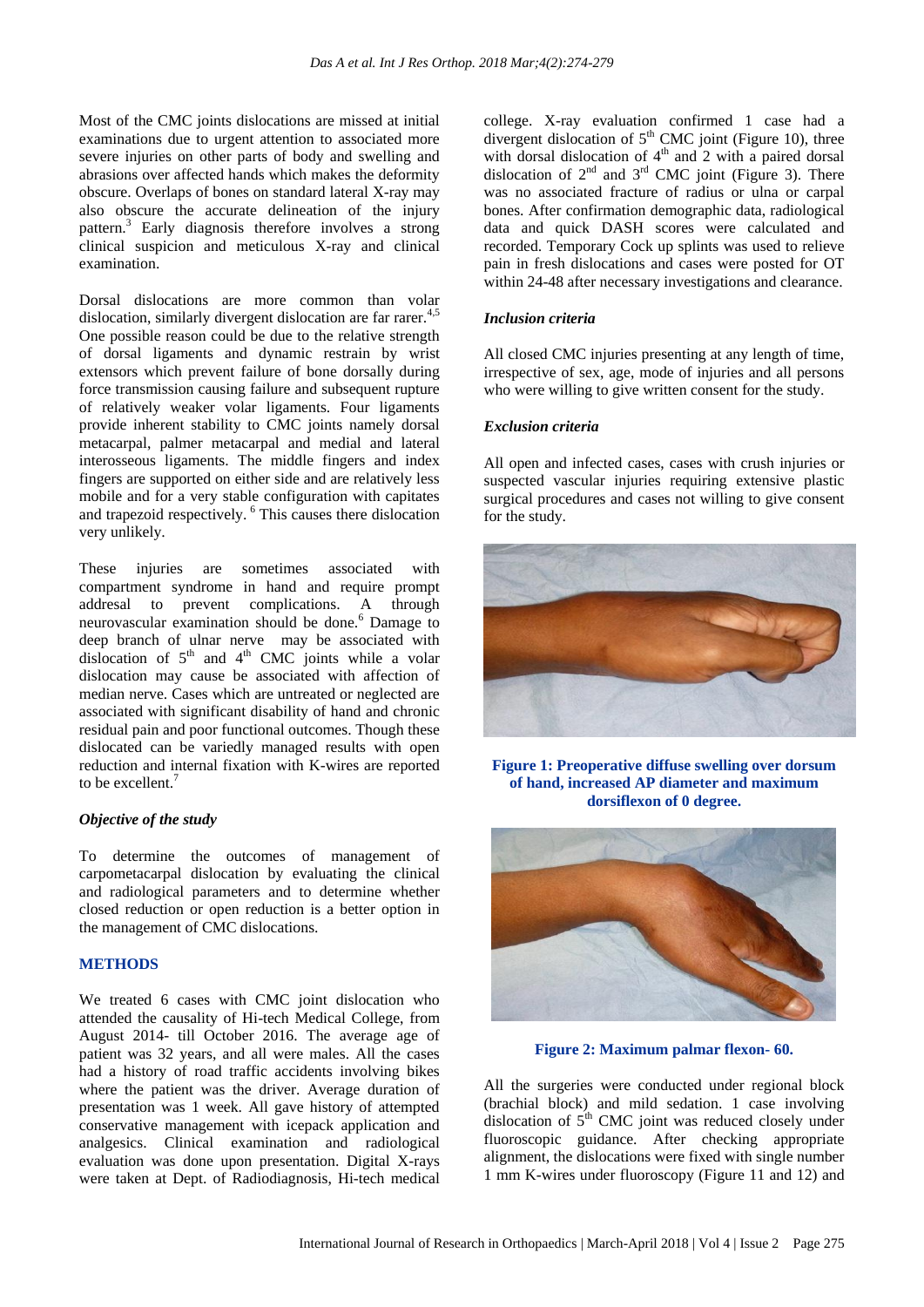pop cast was given in 15 degrees of dorsiflexon at wrist. Closed reduction of 2 cases of  $4<sup>th</sup>$  CMC joint dislocation was successful and it was stabilized by single 1.5 mm k wire. 1 case of  $4<sup>th</sup>$  CMC joint dislocations was attempted but was unsuccessful, so open reduction was done with dorsal approach, the extensor tendon was retracted and soft tissue cleared, the dislocation reduced by traction and volar directed forced and reduction held in place by one number of 1.5mm k wire. Attempted closed reduction of both cases of paired  $2<sup>nd</sup>$  and  $3<sup>rd</sup>$  CMC joint dislocation was attempted. But since both cases were old dislocation of nearly 2 weeks, closed reduction failed and open reduction was attempted. One curvilinear incision was given was made over the base of  $3<sup>rd</sup>$  and  $4<sup>th</sup>$  metacarpals (Figure 4) taking care not to damage the underlying extensor tendons. CMC joint and fractures were exposed and reduction was visually achieved (Figure 5 and 6); subsequently, internal fixation was done with Kirschner wire (K-wire) (Figure 7). K-wires of 2 mm were passed antegradely from the base of metacarpal towards the head and then again retrogradely towards the carpals to stabilize the CMC joints. Reduction and stabilization of third metacarpal CMC joint was the key for reduction remaining CMC joints. Alignment of fracture and joint reduction was evaluated under image intensifier in AP, lateral and oblique views (Figure 8). The incision was closed in layers. Postoperative X-ray revealed excellent reduction (Figure 9). Patient was discharged with a below elbow pop cast. In the other case, extensive fibrosis and soft tissue adhesions prevented the reduction of  $3<sup>rd</sup>$  CMC joint even after repeated attempted. So finally the articular margins were denuded on both sides, a very chin chunk of bone was nibbled out of the base of  $3<sup>rd</sup>$ metacarpal and the joint was reduced and fixed with 2 mm k wire attempting future arthrodesis of the said joint. The hand was kept in a pop below elbow cast for 6 weeks, followed by gradual rehabilitation.

Follow-up was done at 6 weeks (Figure 10), 3 months, 9 months and 12 months with AP and lateral X-ray of the wrist joint and hand. In addition, functional assessment was conducted with quick disabilities of the arm, shoulder and hand score (Quick DASH score) at 6 weeks, 3 months, 9 months, and 12 months postoperatively.



**Figure 3: Preoperative X-ray showing dorsal displacement of 2nd and 3rd CMC.**



**Figure 4: Surgical incision on dorsal aspect for open reduction.**



**Figure 5: Retraction of extensor tendons to expose the CMC joints.**



**Figure 6: 3rd CMC joint dislocation visualised.**



**Figure 7: Dislocation reduced and stabilized by percutaneous K wire.**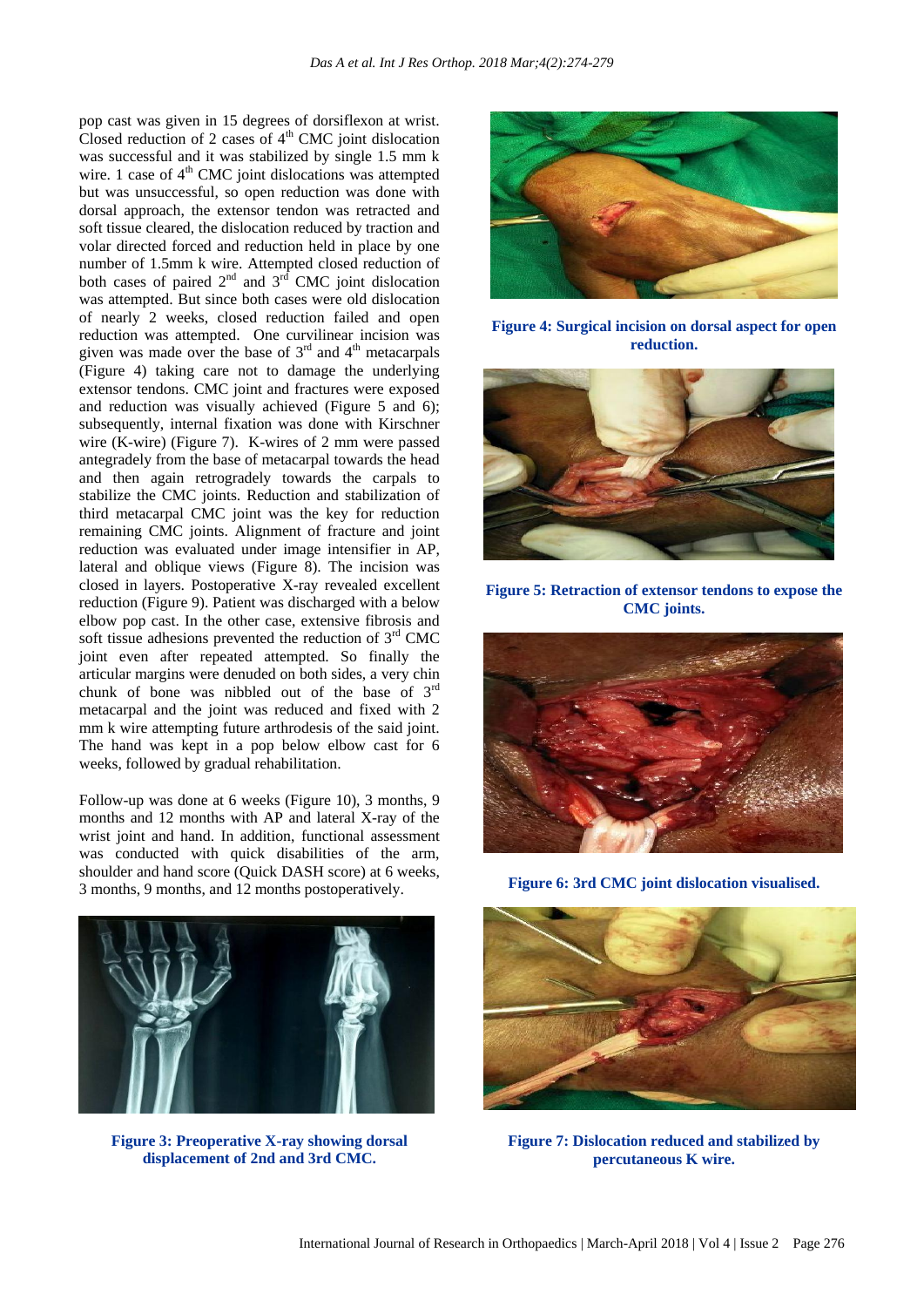

**Figure 8: Intraoperative C-arm view to check reduction.**



**Figure 9: Postoperative X-ray showing good reduction.**



**Figure 10: 6 weeks postoperative good reduction and after removal of K wires increased grip and finger function.**



**Figure 11: Dislocation 5th CMC joint.**



**Figure 12: closed reduction and percutaneous K wire for 5th CMC dislocation.**

# **RESULTS**

Average follow-up was 12 months (range, 12 to 14 months). In our series of 6 cases, 4 were dorsal CMC joint dislocation and 1 was a divergent dislocation. There were no associated fractures of metacarpal, carpal or distal radius (Table 1). Average Quick DASH score was 77.39 at 6 weeks, 36.92 at 3 months, 10.95 at 9 months, and 4.07 at 12 months. Average Quick DASH score was improved from 77.39 to 4.07 from 6 weeks to 12 months. 1 of 6 patients had a Quick DASH score of 0 at the end of 12 months (Table 2).

# **Table 1: Patient data.**

| <b>S. no.</b>           | Age | <b>Sex</b> | <b>Duration of</b><br>fracture | <b>Direction of</b><br>displacement | <b>Closed/open</b> | <b>Treatment</b>                 | <b>Associated</b><br>fracture |
|-------------------------|-----|------------|--------------------------------|-------------------------------------|--------------------|----------------------------------|-------------------------------|
|                         | 22  | Male       | 2 days                         | Divergent 5th                       | Closed             | CRIF with K wire                 | <b>Nil</b>                    |
| $\mathbf{2}$            | 34  | Male       | 6 day                          | Dorsal 4th                          | Closed             | CRIF with K wire                 | Nil                           |
| 3                       | 40  | Male       | 13 days                        | Dorsal 4th                          | Closed             | ORIF with k wire                 | <b>Nil</b>                    |
| $\overline{\mathbf{4}}$ | 32  | Male       | 3 days                         | Dorsal 4th                          | Closed             | CRIF with K wire                 | Nil                           |
|                         | 30  | Male       | 10 days                        | Dorsal 2,3rd                        | Closed             | <b>ORIF</b> with K wire          | <b>Nil</b>                    |
| 6                       | 36  | Male       | 22days                         | Dorsal 2.3rd                        | Closed             | ORIF, excision $&$<br>arthodesis | N <sub>il</sub>               |

#### **Table 2: Quick DASH score.**

| <b>S. no.</b> | <b>Cases</b>       | <b>6</b> weeks | 3 months | 9 months | 12 months |
|---------------|--------------------|----------------|----------|----------|-----------|
|               | 22 m divergent 5th | 62.2           | 22.4     |          |           |
|               | 34 m dorsal 4th    | 74.82          | 31.64    | 5.8      | 2.6       |
| 3             | 40 m dorsal 4th    | 82.4           | 42.8     | 16.56    | 5.2       |
|               | 32 m dorsal 4th    | 80.48          | 40.7     | 12.8     | 4.6       |
|               | 30 m dorsal 2, 3rd | 80.2           | 41.46    | 12.1     | 3.82      |
|               | 36 dorsal 2, 3rd   | 84.24          | 42.5     | 18.44    | 8.2       |
| Average       |                    | 77.39          | 36.92    | 10.95    | 4.07      |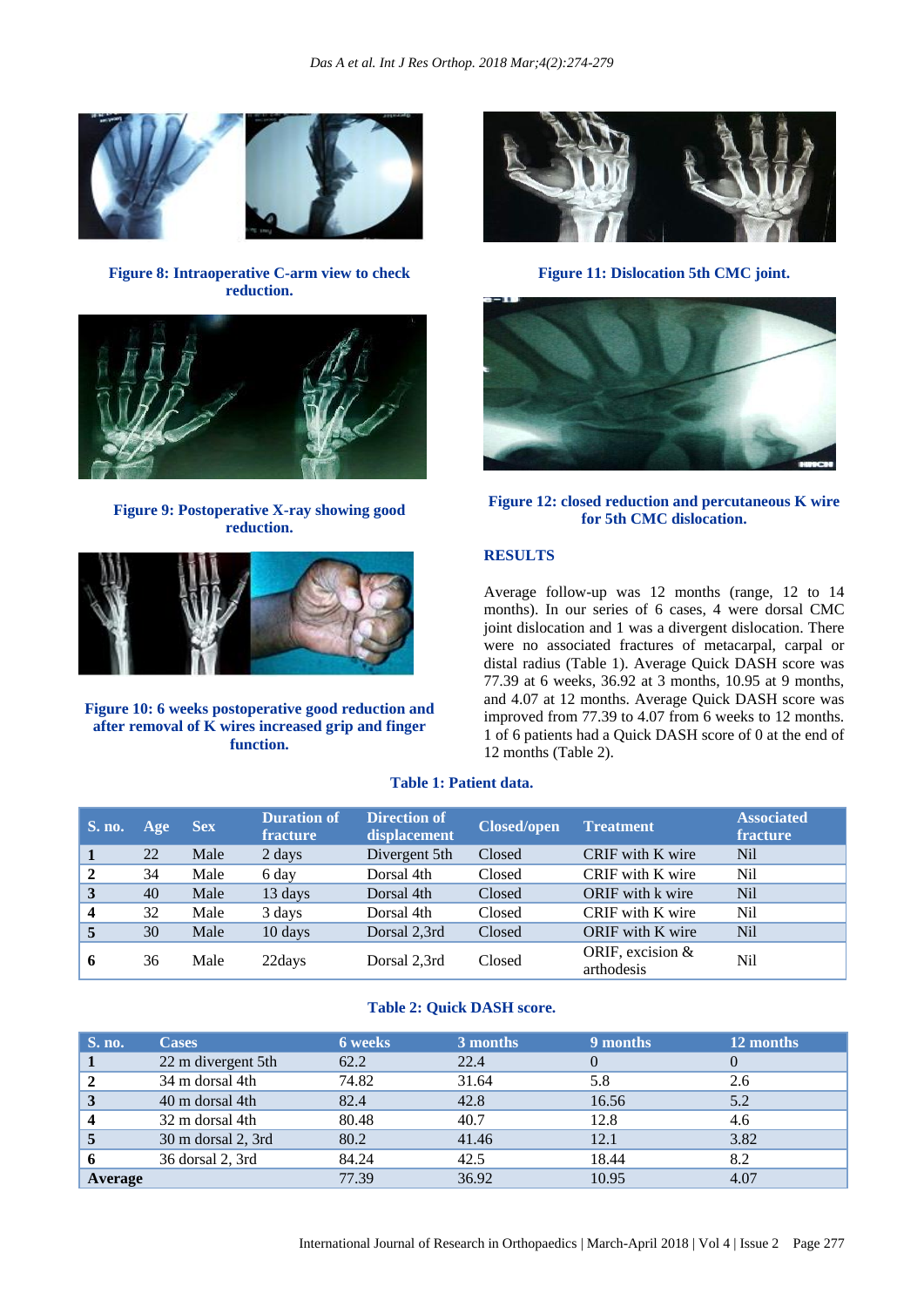# **Table 3: Complications.**

| <b>S. no.</b> | <b>Cases</b>       | <b>Complications</b>                                                    |
|---------------|--------------------|-------------------------------------------------------------------------|
|               | 22 m divergent 5th | Weakness of adduction of $5th$ finger- $3rd$ palmer interossei weakness |
|               | 34 m dorsal 4th    | Nil                                                                     |
|               | 40 m dorsal 4th    | <b>Nil</b>                                                              |
|               | 32 m dorsal 4th    | Mild stiffness of wrist-inconsistent complains                          |
|               | 30 m dorsal 2, 3rd | Carpal boss deformity base of $3rd$ CMC joint                           |
|               | 36 m dorsal 2, 3rd | Parasthesia at incision site. Mild stiffness at wrist during extension. |

At the end of final follow-up, no signs of osteoarthritis of CMC joints were observed clinically and radiological in any of the patients.

In our series, one issue of paresthesia over the incision site with residual carpal boss deformity was seen in the case of paired CMC dislocation managed with ORIF. There was also complain of weakness of adduction of  $5<sup>th</sup>$ finger in isolated  $5<sup>th</sup>$  CMC dislocation case. There were no other significant postoperative complications (Table 3).

# **DISCUSSION**

Carpometacarpal dislocations are rare orthopaedic injuries accounting for 1% of all injuries of hand. <sup>8</sup> The carpometacarpal joints are configured such that there is an increase in the degree of concavity on the radial aspect of each joint. Ligamentous scaffolding is provided by dorsal and volar ligaments, transverse metacarpal ligaments and long flexors and extensors of hand along with the intrinsic muscles. Dorsal ligaments are stronger and ulnar side CMC joints are more mobile than the radial CMC joints.<sup>9</sup> The third metacarpal articulates with the capitates more proximally than the other carpometacarpal joints, thus acting as a keystone to the framework. As a result the ring and small fingers CMC joints are most commonly dislocated. CMC dislocations of  $2<sup>nd</sup>$  and  $3<sup>rd</sup>$  fingers are rare due to profound ligamentous and bony articulation providing stability.<sup>10</sup>

Significant amount of forced in required to achieve dislocations of CMC joints. Shih et al demonstrated that the most likely mechanism causing these dislocations is a large deceleration force transmitted longitudinally and dorsally through the metacarpals from the handle bars of motorcycle riders causing dislocation of the CMC joints.<sup>11</sup> Since the directions of force transmitted is usually dorsally directed, dorsal displacements are more common than volar. These injuries may be associated with oblique or spiral fractures of the metacarpals.

These cases are usually diagnosed by standard anteriorposterior, lateral or sometimes oblique X-rays. Computer tomography is used for occult and missed carpal bone fracture and dislocation cases.

Management of CMC dislocations remains controversial. Various treatment modalities include closed reduction and cast immobilization, close reduction and internal fixation or open reduction and internal fixation with k wires and excision of artricular ends with arthrodesis have been described. Cases presenting very late and or features of degenerative changes may have to be fused. Closed reduction carries high risk of redislocation and soft tissue interposition and may be preferred for fresh cases involving the  $4<sup>th</sup>$  or  $5<sup>th</sup>$  CMC joints. More complex dislocations, multiple joint dislocations or cases presenting late warrant Open reduction and inter-fixation. Prokuski et al, published a large series of injury complex and stated prompt open reduction and internal fixation helps to achieve good functional outcomes.<sup>12</sup> Open reduction and internal fixation is best achieved by dorsal approach, with stability of  $3<sup>rd</sup>$  CMC being crucial to any form of CMC injuries. Advantages of open reduction include direct reduction under vision, removal of any soft tissue interposition, avoiding pinning the tendons, and drainage of any local hematoma. If the articular integrity and stability of affected joint is doubtful, open method allows excellent exposure to remove the offending soft tissue block, denudation of articular cartilage and plan for arthrodesis to provide future stability and prevent the carpal boss deformity and prevent restriction of movement. Although prompt management is warranted, delay in reduction for a period of 4 weeks doesn't seem to compromise results of surgical outcomes. 12

Closed observation is essential after reduction on serial follows to check for any early signs of loss of reduction. After removal of k wires physiotherapy of hand and wrist joints is crucial to avoid postoperative stiffness and improved grip strength, prevent arthritis and improve muscle function. Postoperative physiotherapy had a significant impact of functional recovery as evident by gross improvement in quick DASH scores.

## **CONCLUSION**

CMC joint dislocations involving  $2<sup>nd</sup>$  to  $5<sup>th</sup>$  CMC joints are rare orthopaedic hand injuries needing prompt attention, evaluation and treatment. Diagnosis are often missed as associated more serious injuries takes priority and makes clinical finding obscure. Hence, careful and meticulous hand examination is necessary in any high velocity trauma case. Doubtful cases must be subjected to